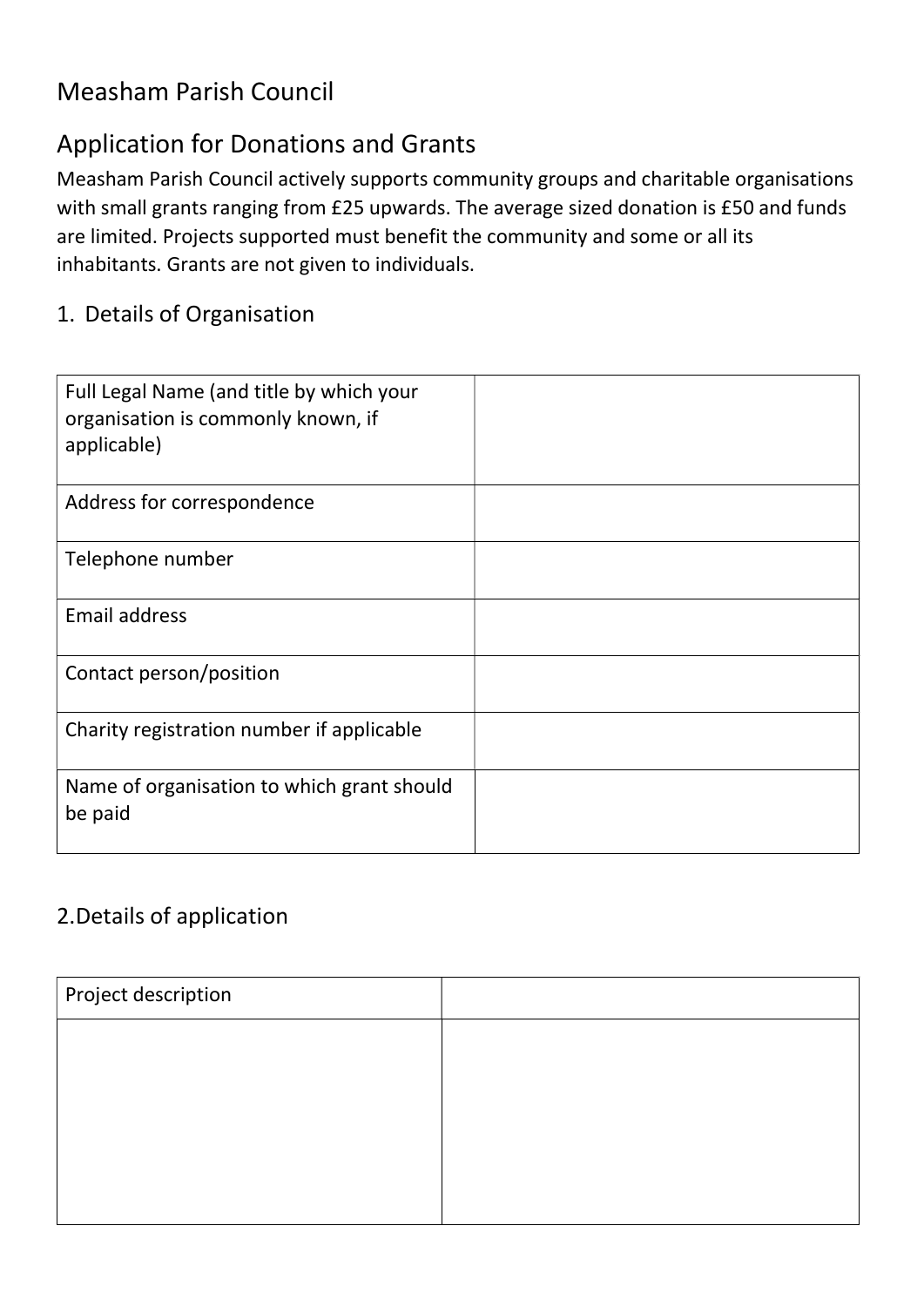| Breakdown of total cost (including a<br>'shopping list' if applicable                                                                                                                                                                             |  |
|---------------------------------------------------------------------------------------------------------------------------------------------------------------------------------------------------------------------------------------------------|--|
| Amount raised so far                                                                                                                                                                                                                              |  |
| Amount of grant for which you are<br>applying                                                                                                                                                                                                     |  |
| Other sources of funding<br>(i.e. how you intend to raise the balance)                                                                                                                                                                            |  |
|                                                                                                                                                                                                                                                   |  |
| Accounts (for grants requested over<br>£500)<br>Please ensure that you have enclosed a<br>copy of your most recent audited and<br>annual report. Accounts We expect<br>accounts to be completed and published<br>within 6 months of the year end. |  |
| Benefit to the Community<br>Please list the benefits that you<br>consider this donation/grant make to the<br>community and/or its inhabitants.                                                                                                    |  |

Name (block capitals): . . . . . . . . . . . . . . . . . . . . Signed: . . . . . . . . . . . . . . . . . . . . . .

Date: . . . . . . . . . . . . . .